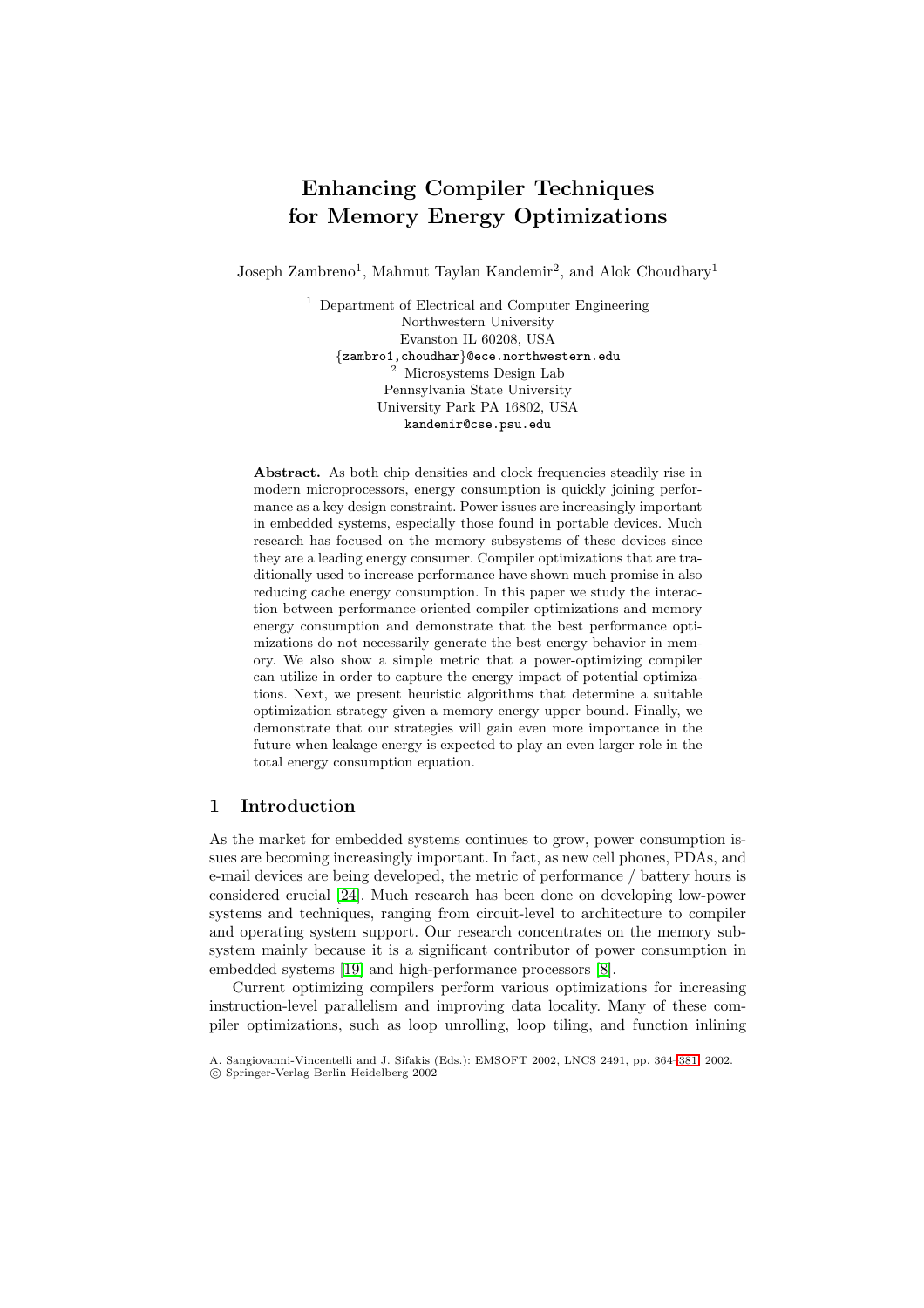tend to increase code size. This increased code size is an important drawback in embedded systems, as many of these systems execute a single or a small set of applications, and application code sizes (executable sizes) are the primary factor that determines instruction memory size. An increase in instruction memory size, in turn, increases both per access dynamic energy consumption and leakage energy. Therefore, in an energy-conscious environment, the aggressiveness of compiler optimizations must be tuned carefully to keep instruction memory energy consumption under control.

In this paper, we investigate the effect of performance-oriented compiler optimizations on the memory energy consumption. We first analyze the tradeoffs between code size and performance by compiling several benchmark programs with different performance-oriented optimizations. Using analytical SRAM energy dissipation models, we investigate how an increased code size increases the memory energy consumption due to instruction accesses. In doing so, we also illustrate that a simple metric can be used as a first-degree estimate of instruction and data memory energy. Our second contribution is a compiler algorithm that determines a suitable optimization strategy for a given memory energy constraint. We study the effectiveness of our strategy in reducing memory energy for both loop unrolling and function inlining, and examine a futuristic scenario where leakage energy constitutes a sizeable portion of the overall memory energy budget. Note that the leakage energy consumption is particularly important in large SRAM memories that are active throughout execution and all trends [\[5\]](#page-16-0) indicate that it will be much more important in upcoming process technologies.

Our experimental results emphasize the importance of taking into account the energy impact of optimizations early in the design process, and show that an energy-conscious function inlining algorithm can reduce energy consumed in memory by as much as 30% as compared to an aggressive performance-oriented inlining strategy, with comparable results for our loop unrolling strategy. Based on our results, we conclude that loop unrolling and function inlining are two optimizations that illustrate the tradeoff between performance and energy.

The remainder of this paper is organized as follows. Section 2 discusses related work in low-power research and the contribution of this paper within that framework. Section [3](#page-3-0) presents results detailing the effects of some standard compiler optimizations on performance and resulting code size. Section [4](#page-8-0) presents and analyzes energy-conscious heuristics for loop unrolling and function inlining. Section [5](#page-12-0) reports on the energy impact of our approach when leakage energy is taken into account. Finally, Sect. [6](#page-14-0) concludes the paper by summarizing our contributions and giving an outline of the planned future research on this topic.

### **2 Related Work**

We discuss the related research in the field of low-power computing as it fits into three categories. At the *circuit-level*, there have been numerous optimizations proposed for minimizing energy consumption. Powell et al. [\[22\]](#page-17-0) present a gated supply voltage design that interacts with a dynamically resizable instruction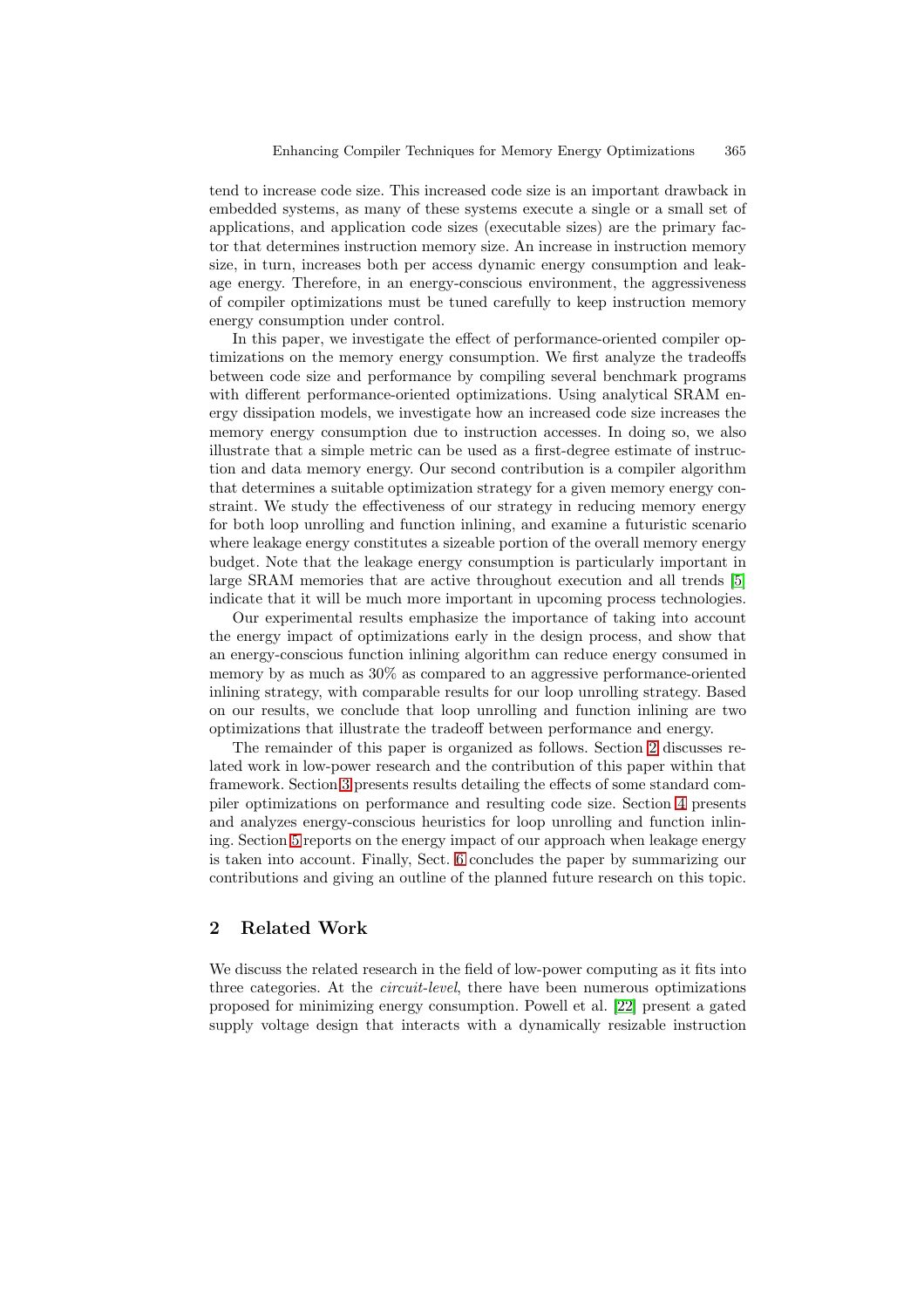cache. By turning off the supply voltage to unused sections of the cache, their method effectively eliminates the leakage power consumption in those sections. Ye et al. [\[30\]](#page-17-0) developed a method of transistor stacking in order to reduce leakage energy consumption while maintaining high performance. Chandrakasan and Brodersen [\[5\]](#page-16-0) present several techniques on low-power circuit design.

At the *architectural-level*, much work that has been done to improve memory and CPU performance with the added expectation that power consumption will also improve. Also in this area several techniques have been proposed to reduce switching and leakage energy consumption at the cost of small performance losses. Hajj et al. [\[9\]](#page-16-0) present instruction cache energy reduction by using an intermediate cache between the instruction cache and main memory. Their research shows that this smaller intermediate cache allows the main instruction cache to remain disabled most of the time. Delaluz, Kandemir, et al. [\[7\]](#page-16-0) discuss using low-power operating modes for DRAMs to conserve energy consumption by effectively shutting off the DRAM when not in use. They present compilation techniques to analyze and exploit memory idleness and also a method by which the memory system can use self-detection to switch to a lower-power operating mode. In [\[1\]](#page-16-0), Balasubramonian et al. suggest a cache and TLB layout that significantly decreases energy consumption while increasing performance. Their suggested layout allows for a dynamic memory configuration that analyzes size and speed tradeoffs on a per-application basis. Kaxiras, Hu, and Martonosi [\[13\]](#page-16-0) present a method to reduce cache leakage energy consumption by turning off cache lines that likely will not be used again. By realizing that most cache lines typically have a flurry of frequent use when first introduced and then a period of "dead time" before they are evicted, Kaxiras et al. were able to reduce L1 cache leakage energy by  $5\times$  for certain benchmarks with only a negligible performance decrease.

At the *software-level*, many preliminary investigations have been conducted into compiler techniques, more specifically to analyze how optimizations developed to increase performance can also improve energy consumption. In [\[4\]](#page-16-0), Catthoor et al. offer a methodology for analyzing the effect of compiler optimizations on memory power consumption. Mehta et al. [\[17\]](#page-17-0) investigate the effect of loop unrolling, software pipelining and recursion elimination on CPU energy consumption. They also present an algorithm for register relabeling that attempts to minimize the energy consumption of the register file decoder and instruction register by reducing the amount of switching in those structures. An introductory look into other high-level optimizations such as loop fusion, loop distribution and scalar replacement is performed with SimplePower in [\[26\]](#page-17-0). Hajj et al. examine function inlining in [\[9\]](#page-16-0), but only in the context of its effectiveness with custom cache architectural modifications. In [\[14\]](#page-16-0), Ellis et al. propose an integrated hardware/software approach for exploiting a power-aware memory hierarchy. Ramanujam et al. [\[23\]](#page-17-0) present an algorithm to estimate the actual memory requirement for data transfers in embedded systems. They also present loop transformations that attempt to minimize the amount of memory required. In [\[10\]](#page-16-0), Halambi et al. investigate a novel compiler technique to reduce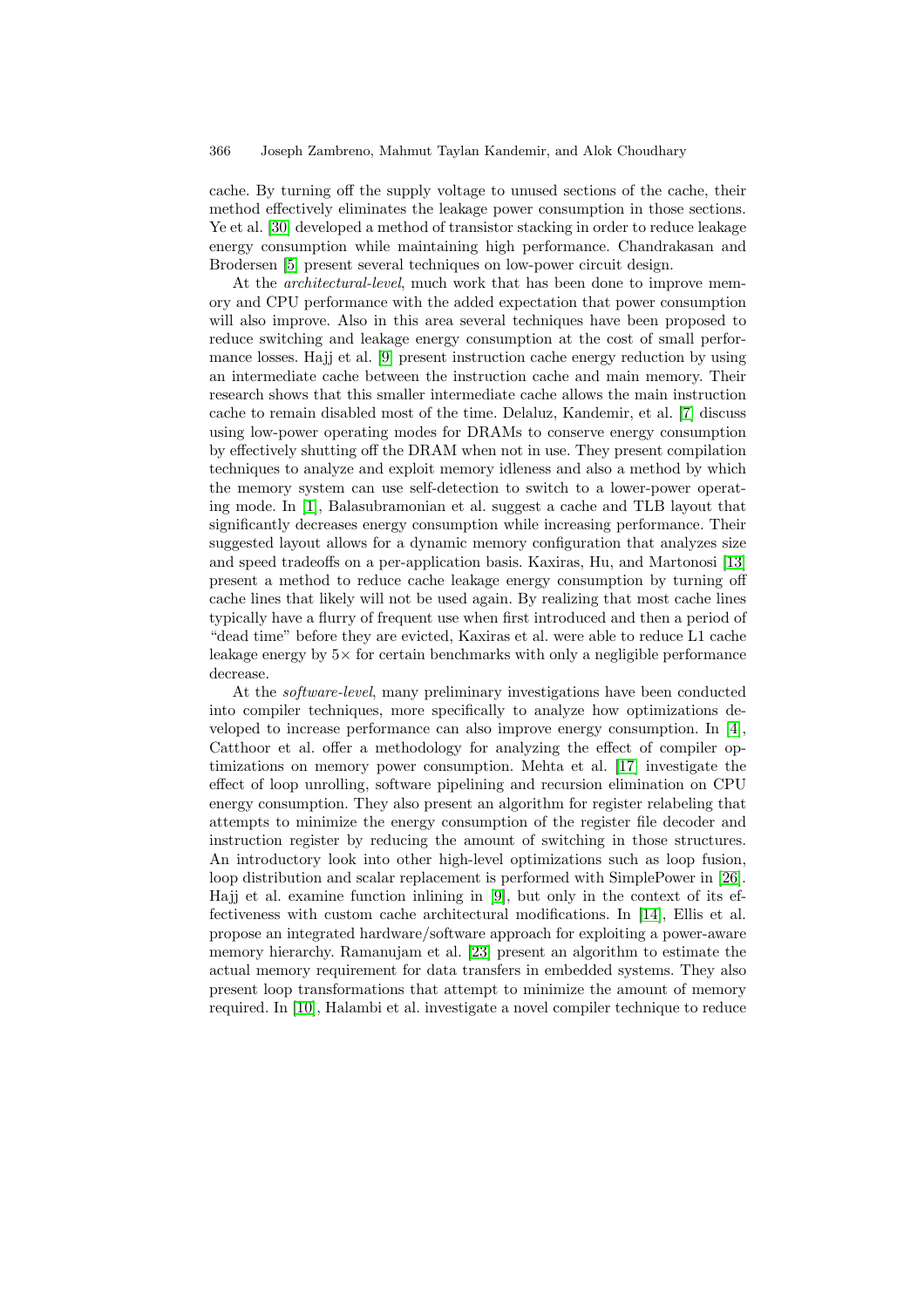<span id="page-3-0"></span>the bit-width of instructions to reduce code size. Muchnick [\[21\]](#page-17-0), Morgan [\[20\]](#page-17-0), and Leupers [\[16\]](#page-17-0) propose techniques for limiting the aggressiveness of function inlining. Our work is different from theirs in a number of ways: first, we focus on energy consumption; second, we present a metric that captures the energy behavior of the applications being optimized; and third, in addition to inlining, we also study other classical performance-oriented techniques.

Before developing a low-power technique, a predetermined method of estimating its effectiveness is required. Most research in this field leverages cycle-level simulators. Much work has been done on extending the popular SimpleScalar simulator [\[3\]](#page-16-0) to include power-estimation models. As an example, both the Wattch simulator [\[2\]](#page-16-0) and the SimplePower simulator [\[26\]](#page-17-0) leverage the SimpleScalar framework to model power consumption in a standard 5-stage pipelined RISC datapath. The SimplePower simulator uses a table-lookup system based on power models for memory and functional units, while Wattch relies on more detailed parameterized models. Although these simulators provide detailed analysis of the energy consumption in the major system components, they are not primarily meant for investigating compiler optimizations. Also in this category are tools and methods that give run-time energy estimates. For example, the Castle tool [\[11\]](#page-16-0) profiles hardware performance counters and feeds that data into energy models to estimate the overall consumption in the main CPU components. Kamble and Ghose [\[12\]](#page-16-0) derive analytical cache energy dissipation models and verify them against a low-level simulator. The models in [\[12\]](#page-16-0) are used to investigate architectural-level cache changes. In contrast, in this work, we exclusively study the impact of code optimizations on energy and performance.

# **3 Analyzing Performance and Energy Tradeoffs**

We focus on a System-on-Chip (SoC) design where we have both an instruction memory and data memory. We also assume the existence of a data cache and a larger off-chip data memory. Consequently, data locality optimizations [\[29\]](#page-17-0) are vital to take advantage of the small on-chip data memory structures. As with other architectures, it is also important to increase instruction level parallelism (ILP) as much as possible. This is particularly important in environments that process digital signal processing applications as many DSP codes have high ILP requirements.

The dynamic energy consumption in instruction memory during the execution of an application depends on two factors: the size of the instruction memory and the number of accesses to the instruction memory [\[4\]](#page-16-0). Applying aggressive performance oriented optimizations can increase both these factors. The size of the instruction memory can increase due to the fact that many compiler optimizations such as function inlining, procedure cloning, iteration space tiling, and loop unrolling increase code size. The number of instruction memory accesses can increase due to the fact that instruction reuse is decreased after most performance-oriented compiler optimizations for data locality [\[21\]](#page-17-0). In this section, we investigate the effect of various standard compiler optimizations on performance, executable size, and energy consumption.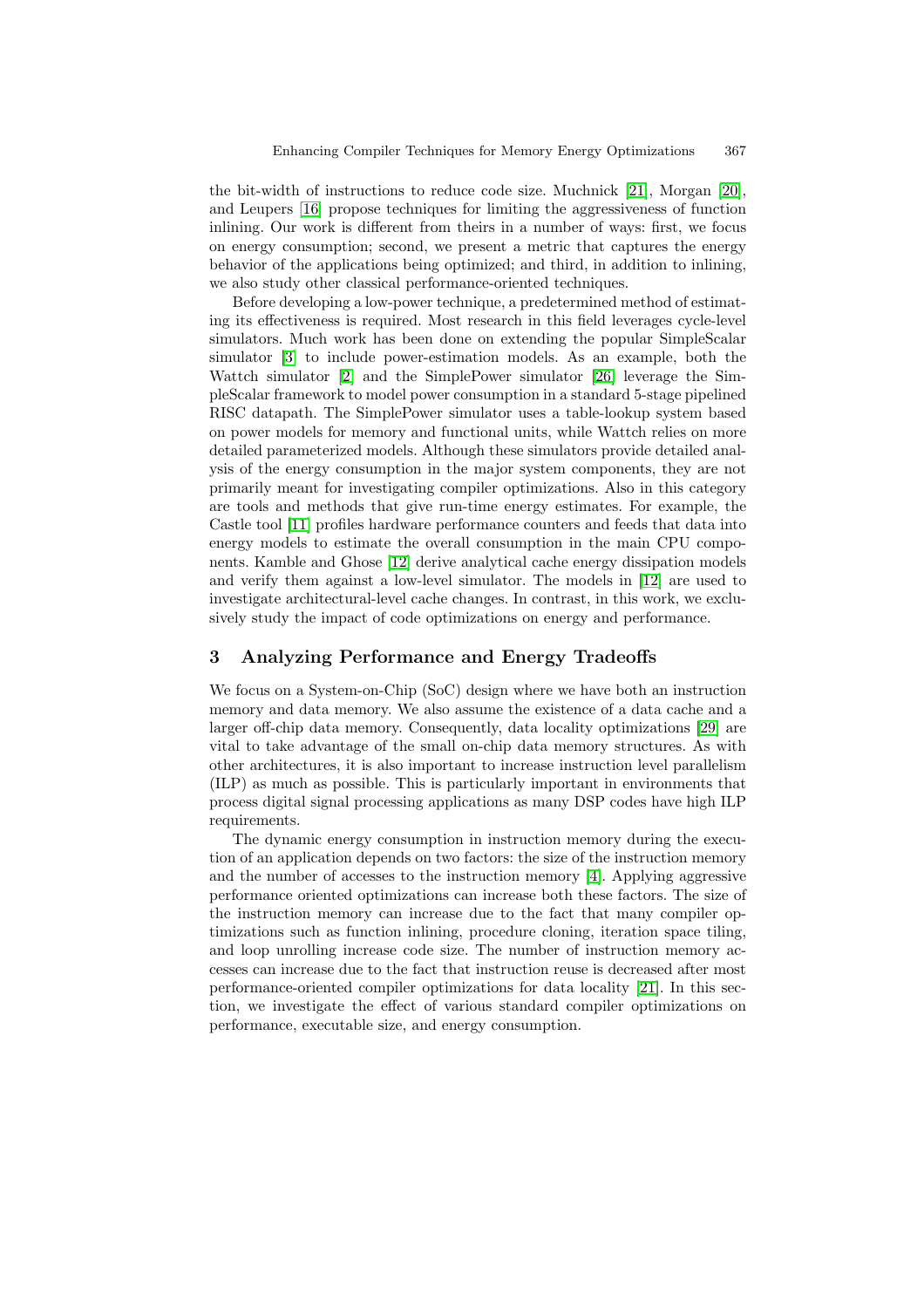#### **3.1 Estimating Energy Consumption**

In order to obtain the energy consumption results when compiler optimizations are applied, we have enhanced the analytical models for cache energy dissipation found in [\[12\]](#page-16-0) to model energy consumption in instruction and data memories. These models use the run-time data from the cache such as hit/miss counts, data and address bit widths, and switching probabilities in order to estimate the energy consumption in its major components. The overall cache energy consumption is determined by this run-time data and also by the specifics of its organization, such as cache size, block size, and associativity.

We have changed these models to reflect an on-chip memory hierarchy such as would be found in an embedded SoC architecture, with an instruction memory, a data cache, and a data memory. In many embedded devices, the memory is of a preset size that is determined by the fixed applications that run on it. That is, the memory size is chosen by taking the executable size into account, plus a small amount of space for temporary variables. For our experiments, we set the memory size equal to the code size of a given benchmark. There are numerous capacitive coefficients that need to be evaluated in order to use our model. These values come from the data for the  $0.8\mu$  transistor implementation found in [\[27\]](#page-17-0). A memory power supply of 3.3 V is assumed, although for relative energy calculations its value is unimportant.

#### **3.2 Methodology**

We measured the effect of compiler optimizations using benchmarks from the SPEC CPU2000 [\[25\]](#page-17-0) and MediaBench [\[15\]](#page-17-0) suites. The chosen benchmarks from the MediaBench suite perform audio/video encoding and decoding and are similar to the tasks performed by typical embedded processors in multimedia devices. The SPEC benchmarks, while not normally considered to be indicative of an embedded workload, nonetheless have interesting locality characteristics and make for a good comparison to their MediaBench brethren.

To perform our experiments we decided to leverage a pre-existing optimizing compiler, the MIPSPro compiler from Silicon Graphics, Inc. The MIPSPro compiler allows us to pick and apply both loop nest optimizations and interprocedural optimizations by using compiler directives and/or setting runtime parameters. There are four major modes [\[18\]](#page-17-0) of the MIPSPro compiler that perform different performance optimizations:

**–O0:** No code optimization is done.

**–O1:** Performs copy propagation, dead code elimination, and other local optimizations.

**–O2:** Performs non-loop if conversion, with some cross-iteration optimizations (no write/write elimination on loops without trip counts). This mode also performs loop unrolling and recurrence fixing. Basic blocks are reordered to minimize the number of taken branches.

**–O3:** Performs more if conversion and software pipelining. This mode also activates the Loop Nest Optimizer (LNO) that attempts locality-enhancing optimizations such as tiling, fission/fusion, and loop interchange [\[21,29\]](#page-17-0).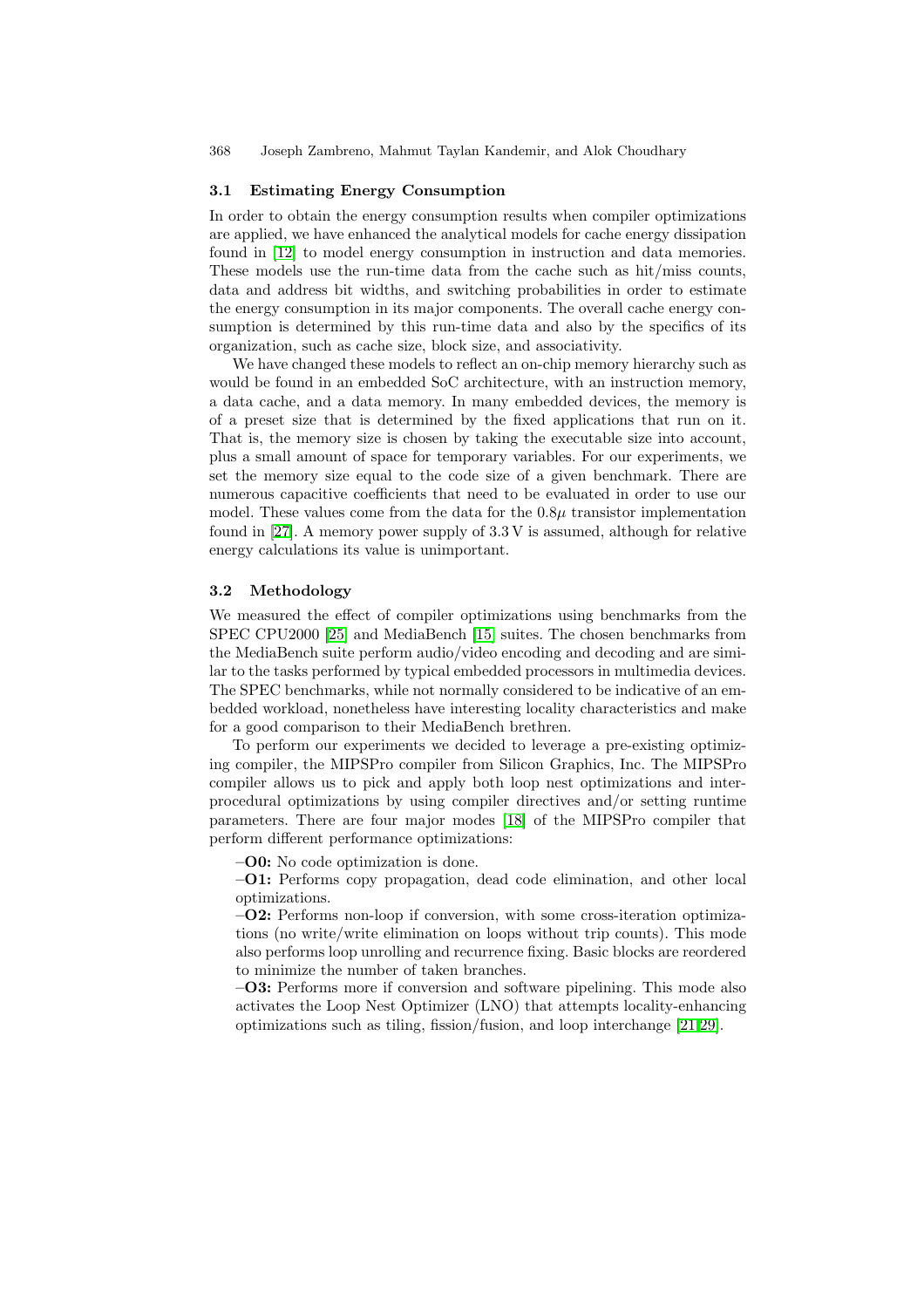Used in conjunction with these four optimization modes is the **–IPA** flag that turns on the interprocedural analysis optimizations, which include function inlining, interprocedural constant propagation, and dead function elimination. More details on these optimizations can be found in [\[18,28,29,21\]](#page-17-0).

We also needed an accurate way to estimate the values of the run-time data for our target embedded architecture. The MIPS R10000 we were compiling on contains several relevant hardware counters that we were able to sample by using the SGI performance counter profiler tool, *perfex* [\[18\]](#page-17-0). Of course the R10000 is a general-purpose processor, with several advanced features that would most likely not be present in an embedded CPU core (L2 cache, out-of-order execution, multi-instruction issuing, etc.). We were able to overcome this obstacle by carefully choosing which hardware counters to profile, ignoring some statistics all together (L2 cache hit/miss rates), and using other data (percentage of speculated instructions) to mask the modern features of the R10000. In the end, we plugged the run-time data and memory size data into our analytical energy equations and estimated the energy output for a given code optimization.

#### **3.3 Code Size/Performance Analysis**

Figure [1](#page-6-0) shows the resultant code size and dynamic instruction count for three of our benchmarks compiled using the various MIPSPro options. These results are normalized with respect to  $-00$ . From these results, we can observe several trends. First, with the interprocedural analyzer turned off, each optimization mode from  $-O1$  to  $-O2$  shows (in general) both a smaller code size and a smaller dynamic instruction count. This is due to the fact that these levels perform many optimizations that either remove unnecessary code or optimize for performance without adding code. The largest benchmark, *mesa*, shows the least change in code size for all of the optimization modes. Even though it executes billions of instructions, the *equake* benchmark has a relatively small unoptimized code size, and the optimizations are very successful at decreasing the code size. For these benchmarks, there is a trend that shows that the larger the original (unoptimized) code size, the less effect these optimizations have on decreasing that code size. The –O2 optimization level leads to the smallest code size, on average a 10% improvement over no optimizations at all.

Second, at the –O3 optimization level, the loop nest optimizer performs more aggressive loop unrolling along with other trade-offing optimizations, and the results are mixed. For the benchmark codes in our experimental suite, running the LNO at the –O3 level leads to on average a 1% performance increase over the –O2 level across all benchmarks used, at the cost of a 11% increase in code size. This small performance improvement is due to the fact that some of our benchmarks do not contain too many regular nested loop structures to take full advantage of the aggressive optimizations in the LNO option. The –O3 optimization level leads to the best overall performance, the average benchmark running in 52% of the time of its unoptimized counterpart. On average, the optimizations have more of an effect on instruction count than they do on code size. However, there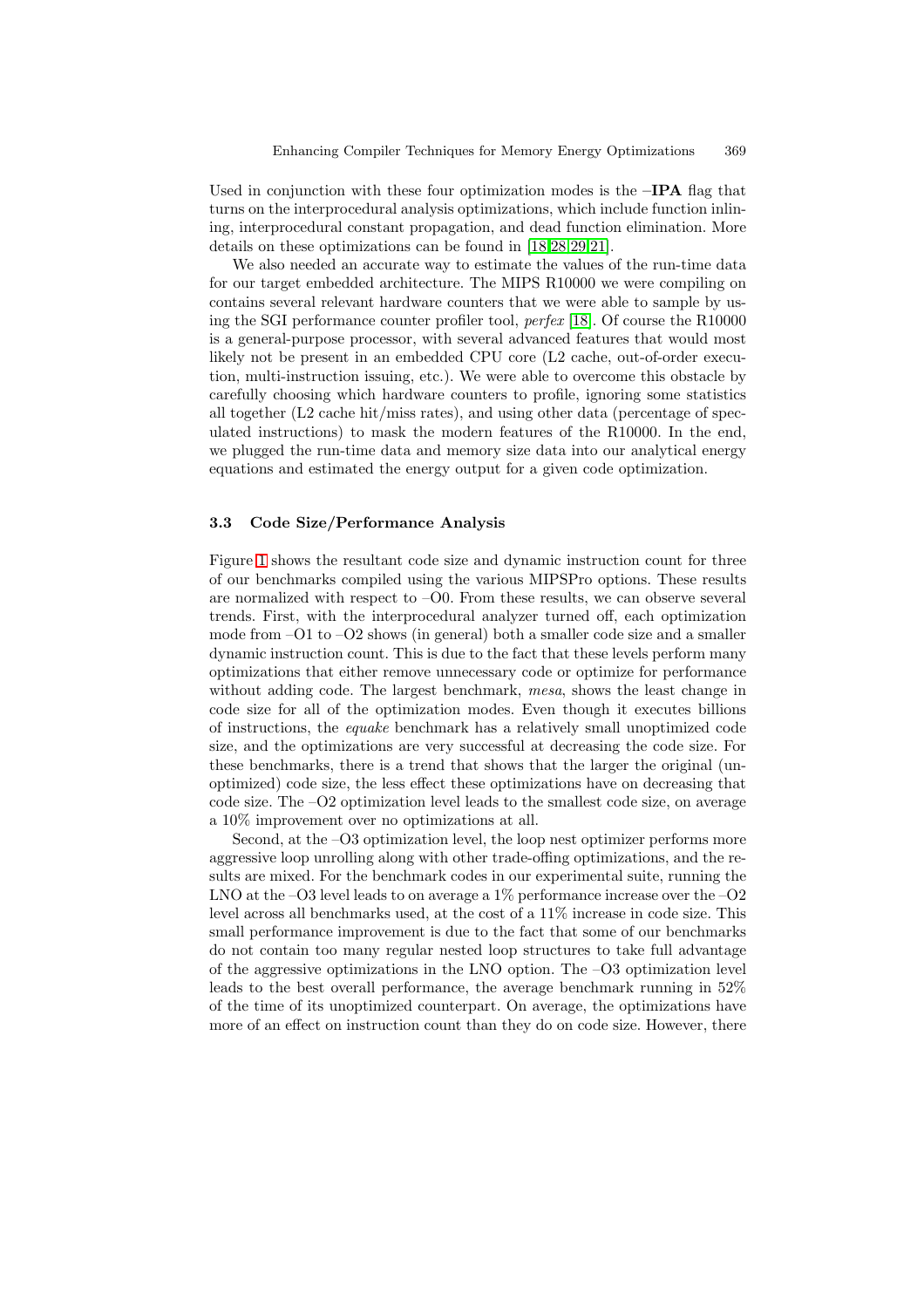<span id="page-6-0"></span>

**Fig. 1.** Normalized code size and instruction count for MIPSPro optimization settings. These results show that the  $-\text{O2}$  optimization level leads to the smallest code size on average, while the –O3 –IPA optimization level leads to the best performance on average. These results clearly show the tradeoff between code size and performance

does not appear to be a trend between the number of unoptimized instructions executed and the effect of the optimizations on that instruction count.

Third, we see that adding the –IPA option leads to more interesting results. Many of the optimizations in this group, most notably function inlining, generally increase the code (executable) size. On average, compiling with the –IPA flag leads to a code size that is 19% larger as compared to the same level of optimization without interprocedural analysis. With this penalty comes on average a 7% improvement in performance. The MediaBench benchmarks, which have a lower unoptimized instruction count than their SPEC counterparts, show a much smaller effect of the interprocedural analysis on performance. For example, compiling with the –IPA flag on the *mpeg2encode* benchmark leads to on average a 1% performance increase. We also observe that the most sophisticated optimization level (that is, –O3 –IPA) generates an average performance improvement of 55% and increases the executable size by 25% as compared to the original unoptimized code. Since the instruction memory energy consumption is proportional to the executable size, these results clearly show the tradeoff between memory energy and performance.

Therefore, an important question now is to determine an optimization strategy that gives an acceptable performance without too much of an increase in energy consumption. Later in Sect. [4,](#page-8-0) we present a heuristic approach for addressing this problem. In the following, we present a simple metric that allows an optimizing compiler to estimate instruction memory energy consumption without actually using an energy estimation tool.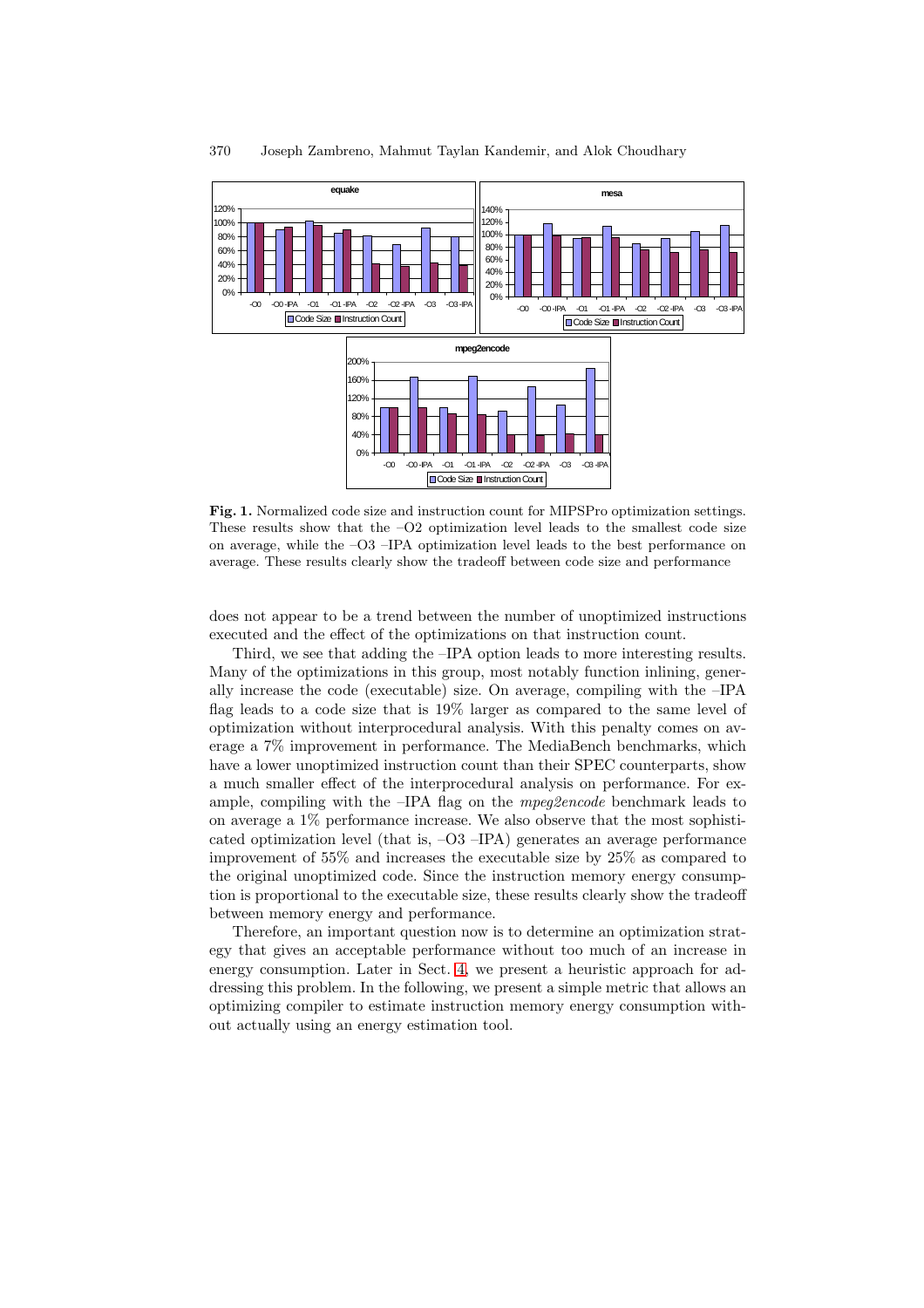<span id="page-7-0"></span>

**Fig. 2.** Normalized energy metric values compared to normalized calculated energy consumption. These results show that the  $-O2$  –IPA optimization level leads to the lowest energy on average, and that the energy metric shows similar trends to the analytically determined values (within 9% on average)

### **3.4 Analyzing Energy Consumption**

In general, the per-access energy cost is directly related to the memory size, which in embedded devices is determined by the number of bytes required to store its code or data. Also, the total number of instructions executed is an accurate measure of the number of times that an instruction memory would need to be accessed. For this reason, we explored using the product of the code size and the instruction count as an early estimate to how much energy a given benchmark would be consuming in instruction memory. Similarly, for data memory, the energy consumption would be dependent on the number of accesses and the data size. In practice profiling can be utilized to find values for the instructions executed and number of data accesses. We used profiling to find the instruction count, but for simplification purposes we estimated the data access count by assuming a constant ratio (30% is a common choice) of data accesses to total instructions.

Figure 2 depicts the effect of the MIPSPro optimizations on the sum of these two metrics and compares the observed trends with those obtained through actual energy calculations. We see from these graphs that both our metric and actual energy calculations indicate that the  $-O2$  –IPA option is the most energyefficient one. In other words, using the most aggressive optimization strategy (–O3 –IPA) may not be the best choice from the energy perspective. We also observe that turning on the –IPA option appears to help the –O2 optimization mode more than others.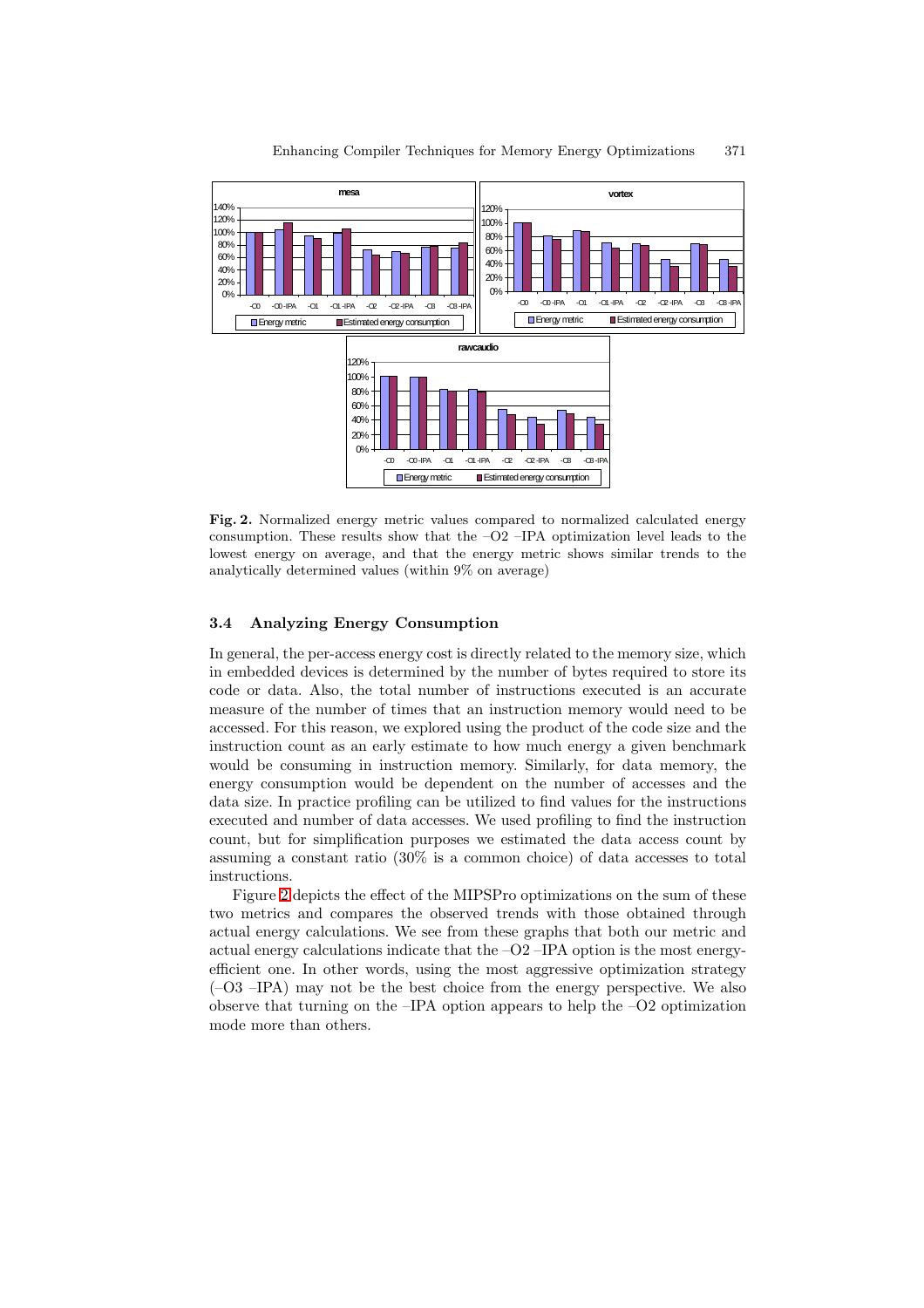<span id="page-8-0"></span>The results shown in Fig. [2](#page-7-0) clearly indicate that the energy trends estimated when our metric is employed are similar to those obtained when actual energy calculations are carried out. For example, both approaches indicate that the – O2 optimization level with the interprocedural analysis turned on leads to the best energy conservation, consuming on average only 46% of the energy of the unoptimized benchmarks. More importantly, the relative estimated energy consumption shows very similar trends to our metric of  $IC \cdot (CS + 0.3 \cdot DS)$ . The metric is a good predictor of the relative energy consumed, on average being within 9% of the energy estimate.

Based on these observations, we conclude that a compiler optimization technique that minimizes the metric of  $IC \cdot (CS + 0.3 \cdot DS)$  will also minimize the memory energy consumption in most cases. That is, the  $IC \cdot (CS+0.3 \cdot DS)$  metric can be utilized to rank the memory energy consumptions of different optimized versions of a given embedded code. This is an important conclusion as it indicates that, instead of using complex energy calculations, a compiler can adopt an energy estimation strategy based on the estimation of dynamic instruction count along with executable and data size. Also, previous work [\[28\]](#page-17-0) shows that accurately estimating static and dynamic instruction count at compile time is possible even for sophisticated superscalar processors such as the MIPS R10000. Therefore, such estimates can be used for obtaining an idea about instruction and data memory energy consumption of a given code under a set of optimizations.

However, in many cases, instead of trying to reduce energy consumption as much as possible (at the expense of performance), it might be more important to compile a given application under a memory energy constraint. The following section addresses this issue, and proposes a heuristic technique that can easily be employed by an embedded compiler that targets both energy and performance.

# **4 Energy-Constrained Compiling**

Since overly aggressive loop restructuring and interprocedural optimizations can lead to an undesirable tradeoff between energy consumption and performance, it is of interest to investigate tailoring these optimizations to fit to energy constraints. In this section we present and analyze heuristics that provide a systematic way of choosing a suitable loop unrolling strategy that attempts to improve performance while keeping in mind energy consumption. We then provide the same treatment to a heuristic for function inlining.

# **4.1 Energy-Aware Loop Unrolling Heuristic**

Loop unrolling is a commonly used optimization whereby the loop body is replaced by several copies of the loop body [\[21\]](#page-17-0). The main performance benefit of loop unrolling is the removal of the execution of many of the branches found in the loop iteration limit test code. Unrolling code also has the potential to improve the effectiveness of other optimizations such as software pipelining. For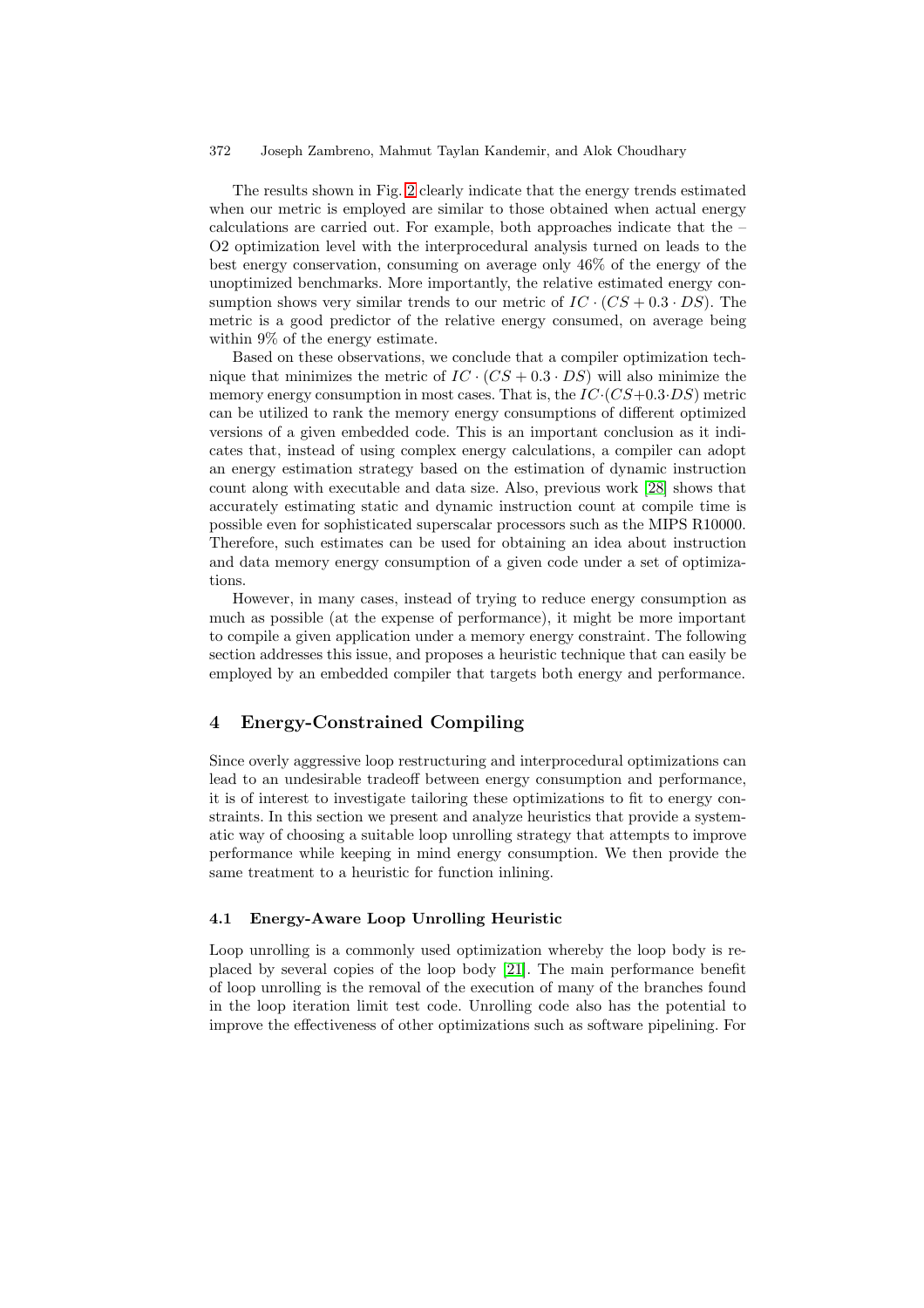```
ENERGY_UNROLL(C, E_{\text{limit}}) {
C_{\text{new}} = C;
unroll\_factor = 1;repeat {
         C_{\text{old}} = C_{\text{new}};l_{\text{unroll}} = \emptyset;L = loop\_list(C_{old});for each loop l \in L do {
                   if (loop\_size(l) < unroll\_factor) then {
                            l_{\text{unroll}} = l;
                            break;
                   }
         }
         if (l_{\text{unroll}} \neq \emptyset) then {
                   C_{\text{new}} = perform\_unrolling(C_{old}, l_{\text{unroll}}, unroll\_factor);E = estimate\_energy(C_{new});}
         else {
                   unroll_factor = unroll_factor * 2;}
}
until (E>E_{\text{limit}});return (C_{old});}
```
**Fig. 3.** Energy-aware loop unrolling heuristic

these reasons it is generally expected that applying loop unrolling will lead to both performance and energy improvements. However, the unrolled version of a code is in general larger than the original version. Consequently, loop unrolling may increase the per-access energy cost of instruction memory, and it would be important for an embedded compiler to be careful in applying unrolling to leverage the performance gains while limiting the increase in energy consumption.

Figure 3 shows our energy-aware unrolling heuristic. Our approach to the problem is as follows. We start with an unoptimized program and a set of loops inside the function that we are interested in unrolling. The value of the unrolling factor  $n$  is set to 1 in the initial iteration. At each step, we choose the first loop that has not been unrolled yet by a factor of  $n$ , and then unroll it by that amount. After the unrolling, we estimate the resultant energy consumption and compare it with the upper bound. If the upper bound has not been reached, we select the next loop to unroll. If all the desirable loops have already been unrolled by a factor of n or more, we increment n and repeat the process. Once the energy consumption after an unrolling becomes larger than the upper bound, we undo the last optimization and return the resulting code as the output.

Figure [4](#page-10-0) shows the performance (in terms of graduated instruction count) for the *mesa* benchmark when our unrolling heuristic is applied under different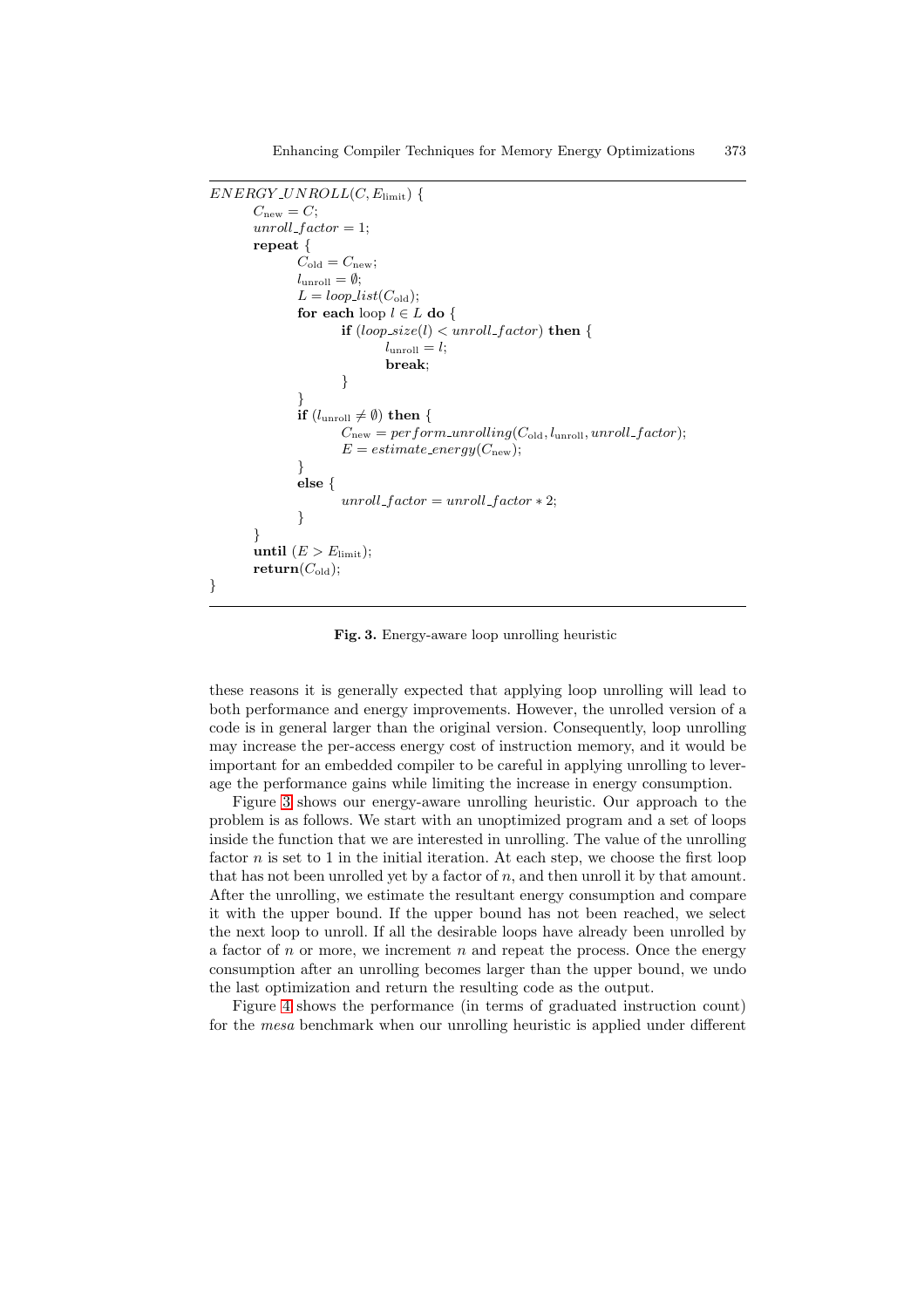<span id="page-10-0"></span>

**Fig. 4.** Instruction count for the *mesa* and *mpeg2decode* benchmarks as a function of the energy upper-bound of our loop unrolling heuristic algorithm. These results show that by carefully choosing our energy upper bound, we are able to leverage the performance gains of unrolling while saving energy consumption when compared to the more aggressive unrolling strategies

memory energy upper bounds. The benchmark is compiled at the –O2 MIPSPro optimization mode with unrolling turned off as the base case. It can be observed that we achieve a performance improvement of 14% on the average across all energy bounds used. As seen in the second bar in each subgraph in Fig. 4, in the most restrictive case our heuristic algorithm is able on average to provide a 10% energy consumption savings while keeping performance to within 2% of the more aggressive unrolling strategies.

# **4.2 Energy-Aware Function Inlining Heuristic**

Function inlining is an interprocedural compiler optimization whereby a copy of the code for a procedure call is replicated at a call site [\[29\]](#page-17-0). There are two major reasons that an optimizing compiler might apply inlining. First, applying inlining eliminates the overhead associated with a procedure call (saving and restoring register values, passing parameters, etc.). Second, inlining exposes the function code to the calling environment enabling subsequent code/data optimizations. For this reason, function inlining tends to increase performance and is employed by many commercial compilers. The main disadvantage to function inlining is that it generally increases code size, which, as we showed in Sect. [3,](#page-3-0) can lead to an undesirable instruction memory energy increase in embedded systems. Also, aggressive inlining can increase the number of local variables, potentially creating more register spills and increasing data memory energy. Therefore, an optimizing compiler designed for embedded environments should be careful in applying inlining and should try to strike a balance between increased performance and increased energy consumption. In particular, it is important to maximize the performance (through inlining) while keeping the increase in instruction memory energy under control.

Figure [5](#page-11-0) shows our energy-aware inlining heuristic. Our approach to this problem is as follows. We start with the unoptimized program and, at each step, try to select the most appropriate (function, call-site) pair and perform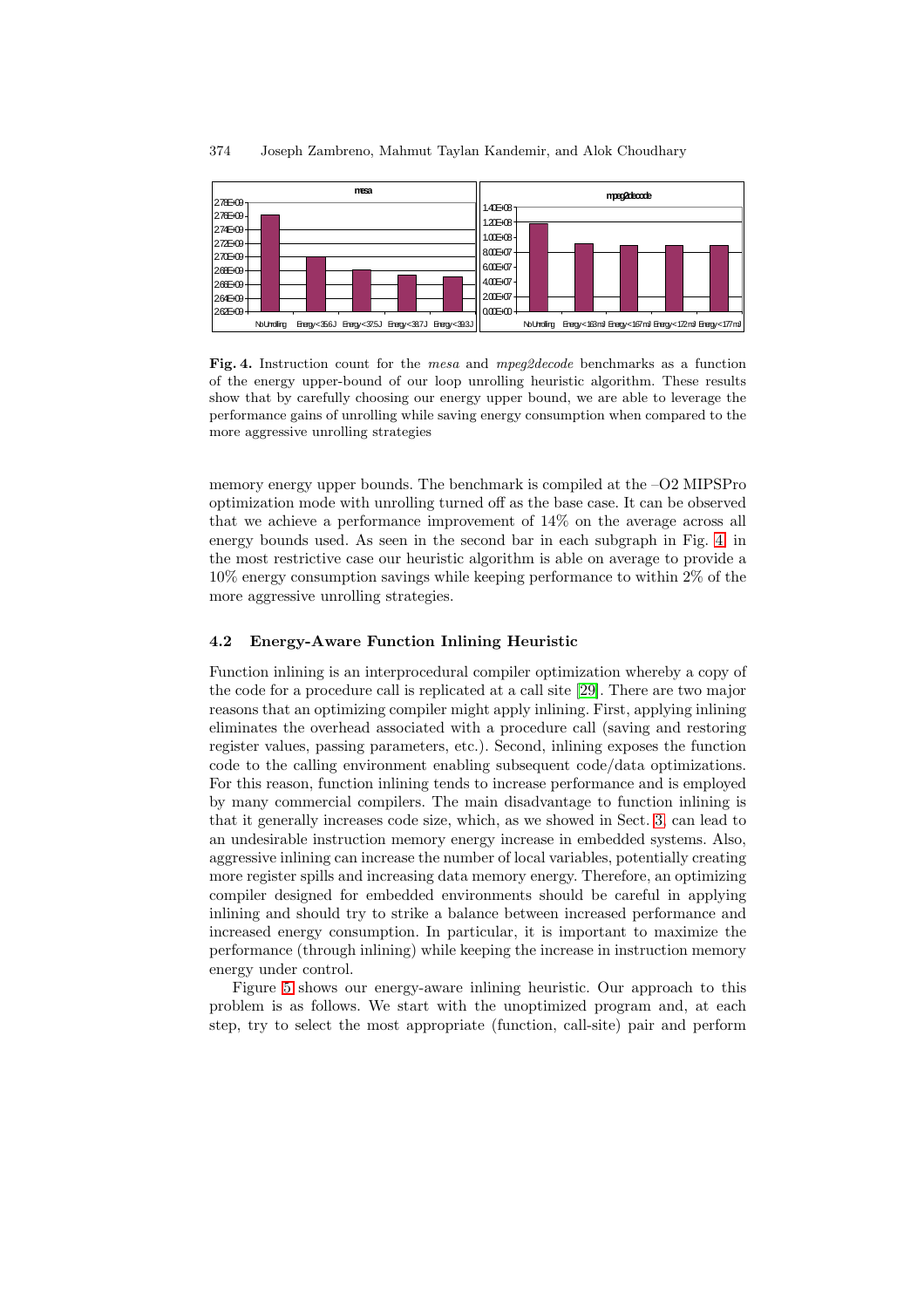```
ENERGY<sub>INLINE(C, E<sub>limit</sub>) {</sub>
C_{\text{new}} = C;
repeat {
           C_{\text{old}} = C_{\text{new}};
           F = function\_list(C_{old});if |F| < 2 then {
                     return (C_{old});
           }
           else {
                     [f_{\text{inline}}, cs_{\text{inline}}] = \text{best inlinable candidate} \in F;C_{\text{new}} = perform\_inlining(C_{old}, f_{inline}, cs_{inline});}
 }
until (E>E_{\text{limit}});return (C_{old});}
```
**Fig. 5.** Energy-aware function inlining heuristic

inlining. After an inlining is performed, we estimate or measure the resulting energy consumption and compare it with the energy upper bound. If we are still under the upper bound, we select the next (function, call-site) pair, and so on. The process stops when the energy consumption after the inlining becomes larger than the upper bound. When this occurs, we undo the last inlining, and return the resulting code as the output. This algorithm does not attempt to find an optimal inlining strategy in terms of energy consumption; it just guarantees that a specified upper-limit is not exceeded.

Note that our heuristic is not specific about how the most appropriate (function, call-site) pairs are chosen and in practice, there are several methods that can be used in order to select these pairs. The simplest approach is by brute force. An optimizing compiler can iterate through every possible function call to choose the one that gives the most performance benefit when inlined. This approach, while not very efficient, works well for applications with relatively small numbers of (function, call-site) pairs. A more advanced approach involves using an execution-profiling tool such as the SpeedShop tool on SGI machines [\[18\]](#page-17-0). By measuring hardware counters such as the number of graduated instructions, a profiling tool can provide hints to an optimizing compiler about call-sites where a large percentage of total instructions are executed. Many of these tools can also generate basic-block profiling runs, where the exact number of times that a function is called from a particular call-site can be exposed to the compiler. In practice, any of these methods can be used separately or in some combination to find appropriate (function, call-site) pairs for our inlining heuristic algorithm. For our experiments, we used the SpeedShop tool to generate lists of functions where inlining was potentially beneficial, and then we applied the brute force approach to select the most appropriate (function, call-site) pairs.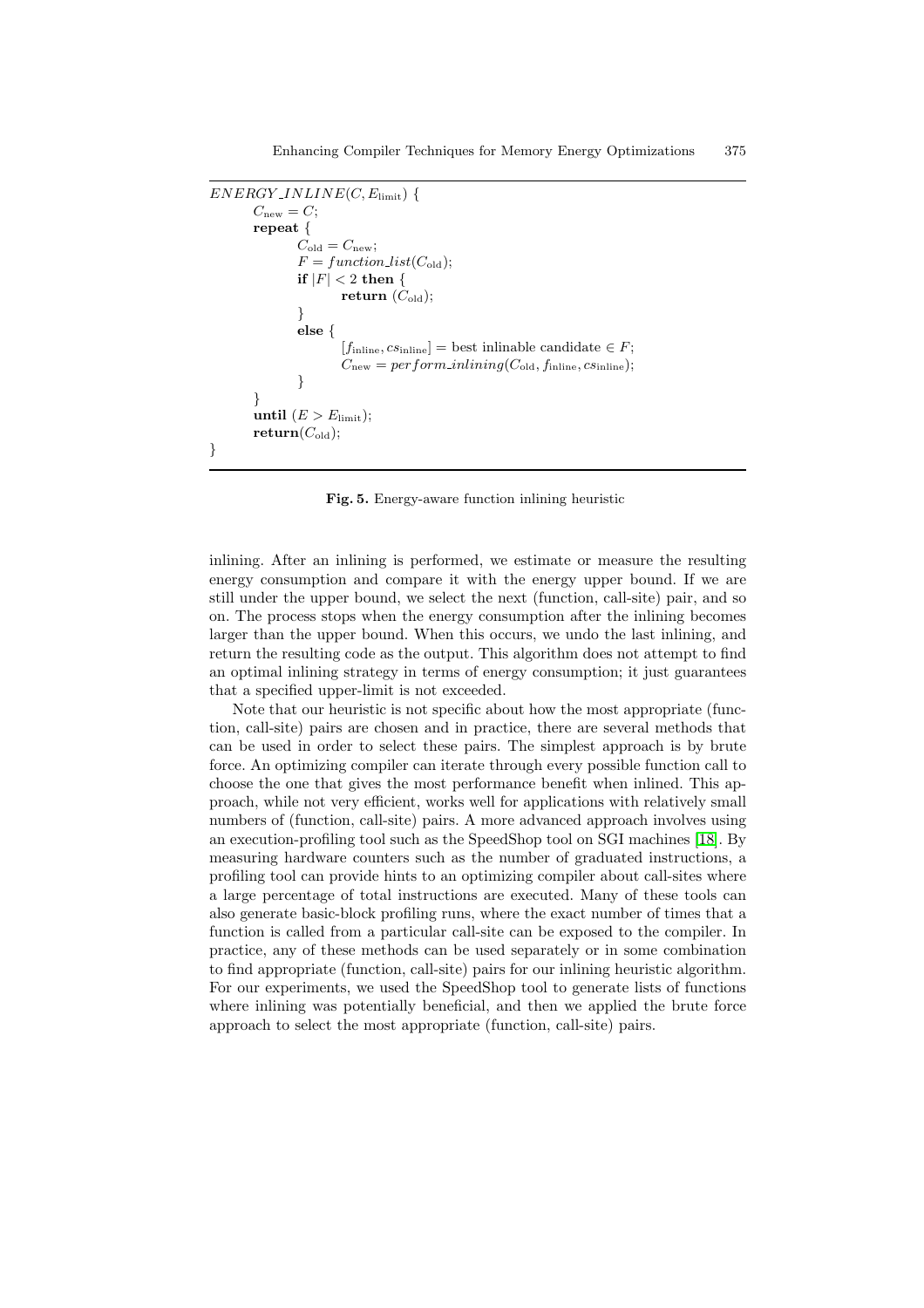<span id="page-12-0"></span>

**Fig. 6.** Instruction count for the vortex and mesa benchmarks as a function of the energy upper bound of our function inlining heuristic algorithm. These results show that as we relax the energy upper bound, we see a diminishing benefit in terms of performance improvements. Also, these results show that our heuristic will produce very competitive code when compared to the MIPSPro default inliner

Figure 6 shows the energy consumption and performance (execution time) in terms of graduated instruction count for the *vortex* and *mesa* benchmarks compiled with the –O2 MIPSPro optimization mode when our inlining heuristic is applied under different memory energy upper bounds. It can be observed that we achieve a performance improvement of 10% on the average across all energy bounds used. It can also be seen that as we increase our energy upper bound (i.e., allow more energy consumption in memory), our function inlining strategy produces better-performing code, demonstrating the tradeoff between energy and performance. Comparing our heurstic to the default inliner of the MIPSPro compiler, it can be noted that our heuristic reduces the overall memory energy consumption while producing code that is within a few percent of the performance. For the *mesa* benchmark, the default inliner leads to a code that consumes over 83 J while our heuristic chooses an inlining strategy that consumes just under 58 J and performs slightly better. For the *vortex* benchmark, our heuristic consumes 70 J less than the default inliner, with a performance that manages to stay within 2%. The results given in Fig. [4](#page-10-0) and 6 indicate that our heuristics improve performance while keeping the energy consumption in memory below a pre-set limit.

# **5 Leakage Energy**

Energy consumption has two major components: dynamic energy and static (leakage) energy. While in CMOS circuits dynamic energy is the dominant part, the current trends indicate that the contribution of leakage energy to the overall energy budget will increase exponentially in upcoming circuit generations [\[5\]](#page-16-0). For example, recent energy estimates for  $0.13\mu$  process indicate that leakage energy accounts for 30% of L1 cache and as much as 80% of L2 cache energy [\[22\]](#page-17-0). Note that leakage energy is consumed as long as the circuit is powered on independent of whether it is actually accessed or not. This is in contrast to dynamic energy,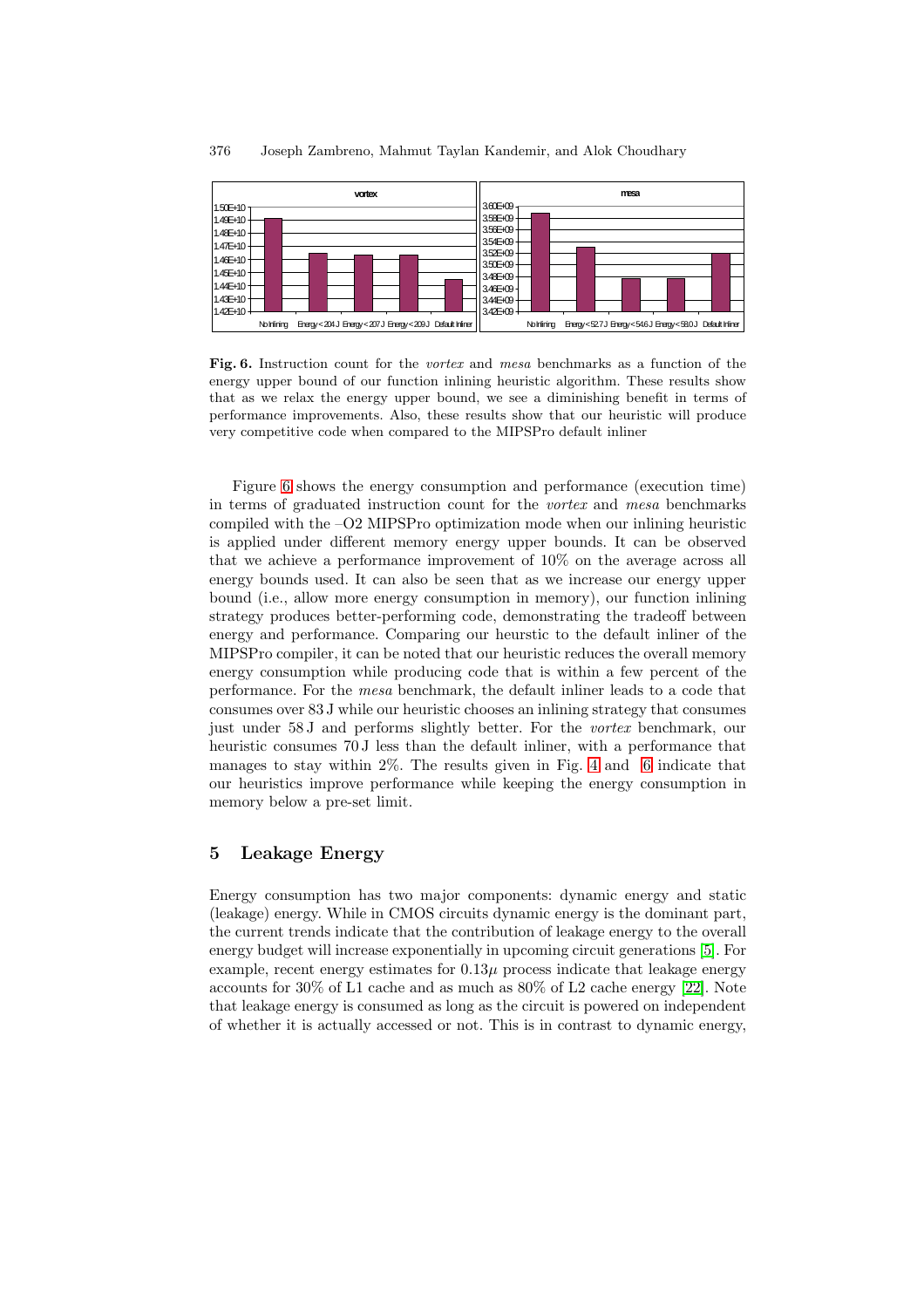

**Fig. 7.** Total energy consumption (as the sum of both dynamic and leakage energy) for the MIPSPro optimization modes. The value of  $k$  refers to the relative weight of the per-cycle leakage energy to the per-access dynamic energy. These results show that as leakage energy begins to dominate the total energy consumption equation, optimizations that lead to code growth lead to an even greater overall energy increase

which is spent only when there is an access. The leakage energy consumption of large SRAM memories is expected to be particularly problematic due to the fact that it increases with the size of memory.

In this section, we first show the impact of taking leakage into account on the tradeoff between memory energy and performance of loop restructuring and interprocedural optimizations. After that, we show how our energy-sensitive compilation approach in Sect. [4](#page-8-0) performs when leakage is accounted for. Due to the fact that absolute values for leakage and dynamic energy consumption are closely tied to fabrication processes, in this work, we concentrate on the relative weight of leakage energy to dynamic energy. A common approximation is to take the per-cycle leakage energy consumption to be a ratio of the per-access dynamic energy consumption. We represent that ratio as a nonnegative value  $k$  where a smaller k value  $(0.1 \le k \le 0.2)$  represents current fabrication technologies and larger k values  $(0.5 < k \leq 1.0)$  represent a futuristic scenario where the effect of leakage energy will begin to outpace that of switching energy. Note that similar approaches have been used by previous research as well (e.g., [\[6\]](#page-16-0)).

Figure 7 shows our results when we compile three of our benchmarks using the major optimization modes of the MIPSPro compiler when considering leakage energy. These results show an increasingly pronounced tradeoff between performance and energy. For example, compiling with the –O0 –IPA optimization mode leads to a performance/energy tradeoff when compared to un-optimized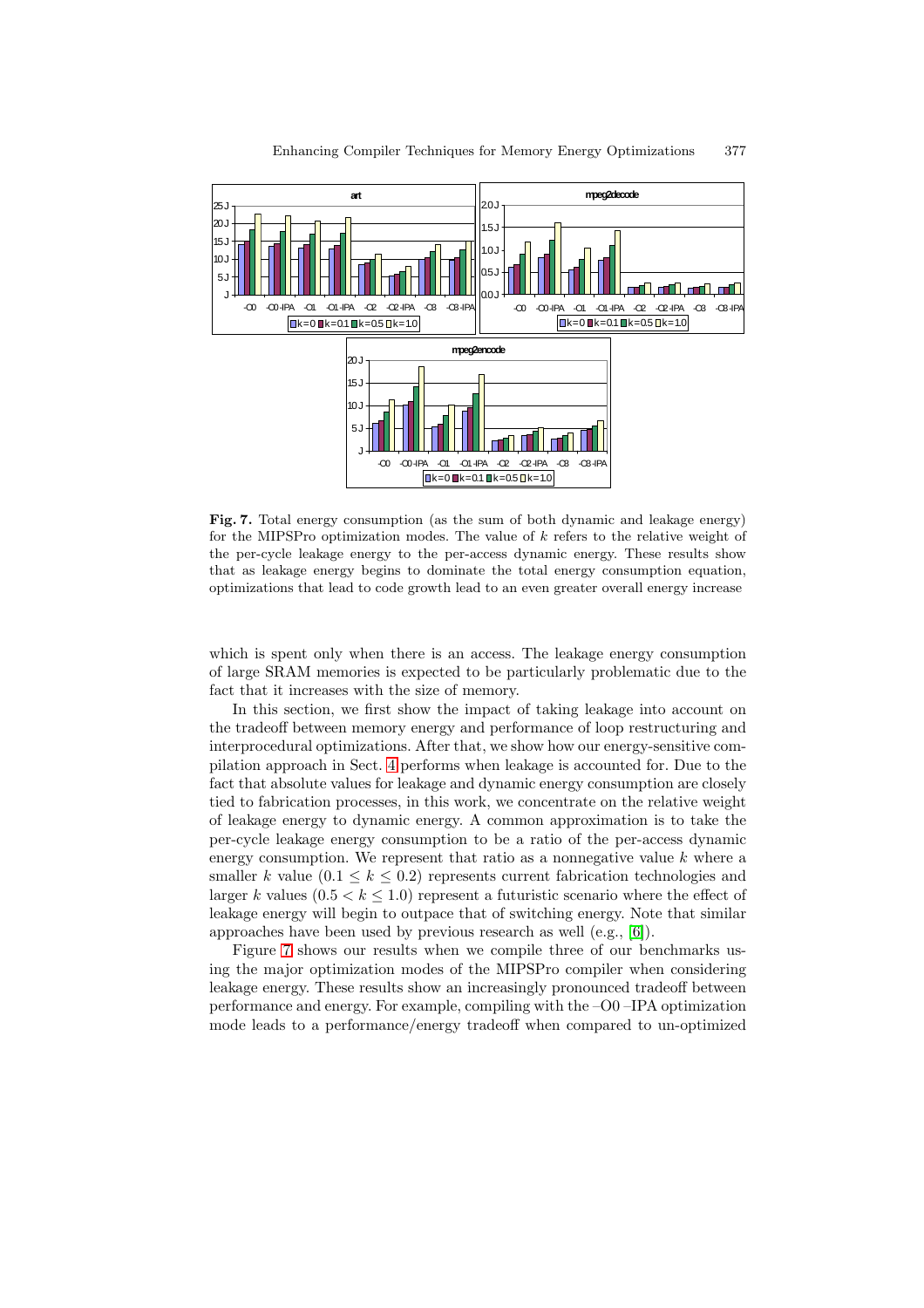<span id="page-14-0"></span>

**Fig. 8.** Graduated instruction count versus memory energy upper bound for different values of  $k$  for the mesa benchmark. These results show that as we increase the relative weight of leakage energy, we require a greater upper energy bound to achieve the same performance via function inlining

code. For the *mpeg2encode* benchmark, when  $k = 0.1$ , there is a 1.5% performance improvement that is offset by a 4.3 J energy consumption increase. When  $k = 1.0$ , there is an equal performance boost that is now offset by a 7.3 J energy consumption increase. This can be explained by the fact that as we increase the relative weight of leakage energy, optimizations that lead to code growth lead to an even greater overall energy increase.

Figure 8 shows our results when we apply our function inlining algorithm to the *mesa* benchmark with an energy upper bound that takes leakage energy into account. For this experiment, we plotted the minimum energy upper bound that would be required for certain performance improvements. The results in Fig. 8 show that as we increase  $k$ , we require a greater upper energy bound to achieve the same performance via function inlining. For example, to achieve a performance improvement of 3.1% (as represented by the middle bar of each subgraph of Fig. 8), there is an almost 40 J difference between energy upper bounds when  $k = 0.1$  and  $k = 1.0$ . Clearly, as leakage energy becomes more of a factor in future design fabrication methodologies, it will become increasingly important to limit code and energy growth at the expense of performance gains.

### **6 Conclusions and Future Work**

Power consumption is an important design focus for embedded and portable systems. In this work, we have provided a systematic methodology for analyzing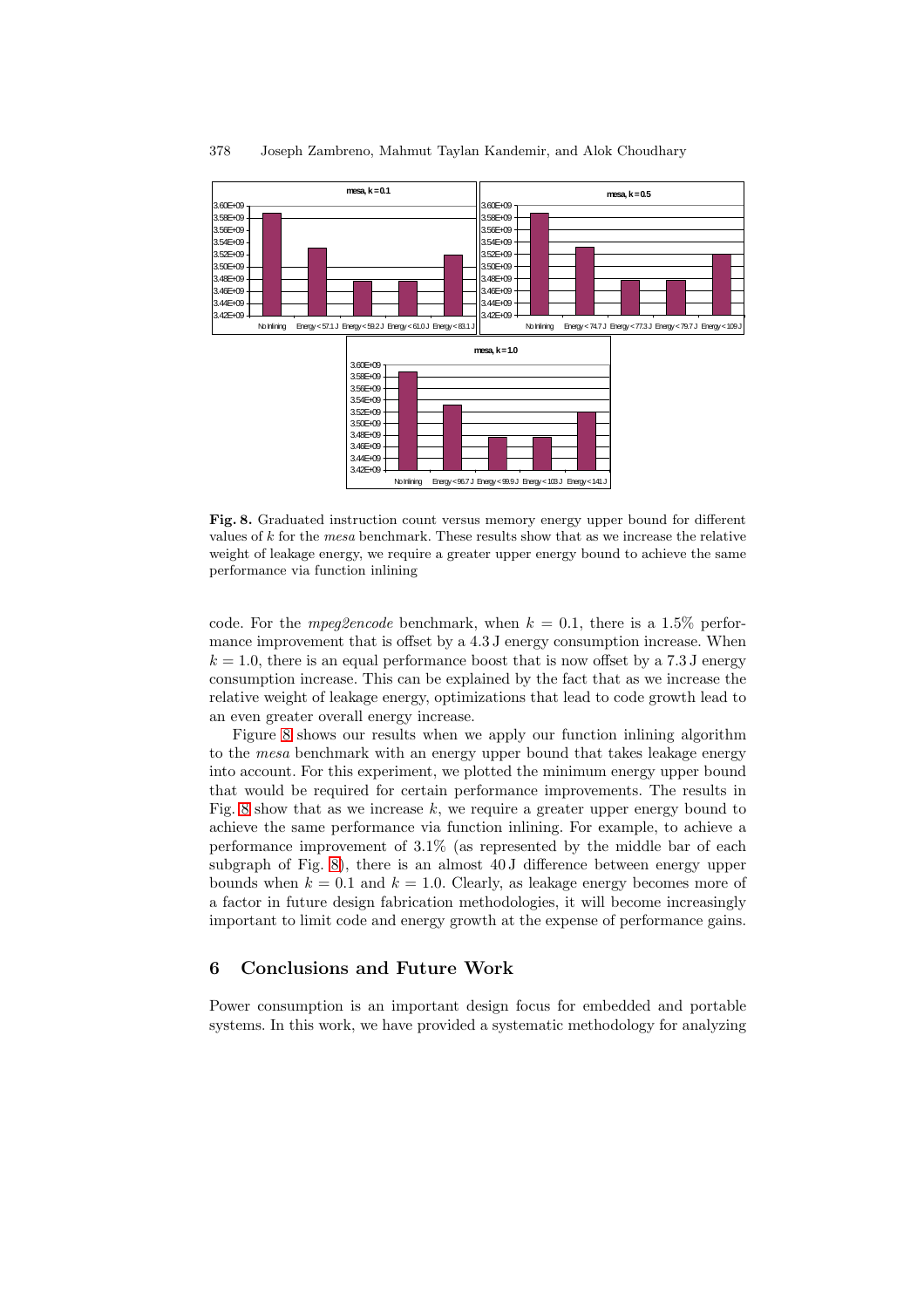the effect of compiler optimizations on memory energy consumption. Realizing that many performance-oriented optimizations lead to a tradeoff between increased performance and larger code sizes, we have shown that the product of instruction count and code size is a fairly accurate energy measurement. We have also presented heuristics that attempt to tailor the aggressiveness of both loop unrolling and function inlining, and have analyzed their effectiveness. Finally, we have clearly demonstrated that our techniques will gain greater importance in future design generations, where leakage energy will constitute a larger percentage of the overall memory energy budget, and consequently optimizations that increase code size will increase instruction memory energy consumption by a greater factor.

The results in this work can be exploited in several ways. First, since embedded systems can tolerate much larger compilation times than their general purpose counterparts (as many of them run a single application for which a large number of processor cycles can be spent in compilation), we can run different optimized versions of the code and select the one with the best energy efficiency. Our results presented in this paper indicate that the compiler should attempt to minimize the product of the code size and dynamic instruction count since it is a very good first level approximation for instruction memory energy consumption. Second, systems with strict energy requirements can utilize our function inlining and loop unrolling heuristics to improve performance without violating design constraints. We have shown that the interprocedural optimizations such as function inlining can often lead to dramatic energy consumption increases, while the loop transforming optimizations, if applied intelligently, can lead to energy decreases alongside performance gains. Since interprocedural optimizations are often applied before their loop transforming counterparts, in order to maximize performance it would make sense to allow for the interprocedural optimizations to increase energy a certain percentage past the desired maximum, as the application of the loop transformations will be able to bring the energy consumption level back down to the limit.

In this paper, we introduced concepts and techniques that deal with embedded processor and more specifically Systems-on-Chip (SoCs). In the future we plan on extending our analysis to more generic SoCs, where perhaps embedded CPU cores, FPGAs, and ASICs are incorporated along with numerous memory devices. These heterogeneous SoCs require complicated interconnection protocols, an example being the AMBA bus standard. Optimizations that are meant to improve cache performance gain greater importance in an AMBA configuration, as a cache miss from the CPU can lead to lengthy latencies due to contention on the bus from other on-chip resources. Consequently our future work will include adapting our energy model to reflect the AMBA bus and analyzing how our loop restructuring and interprocedural optimizations effect the energy consumption of different SoC configurations.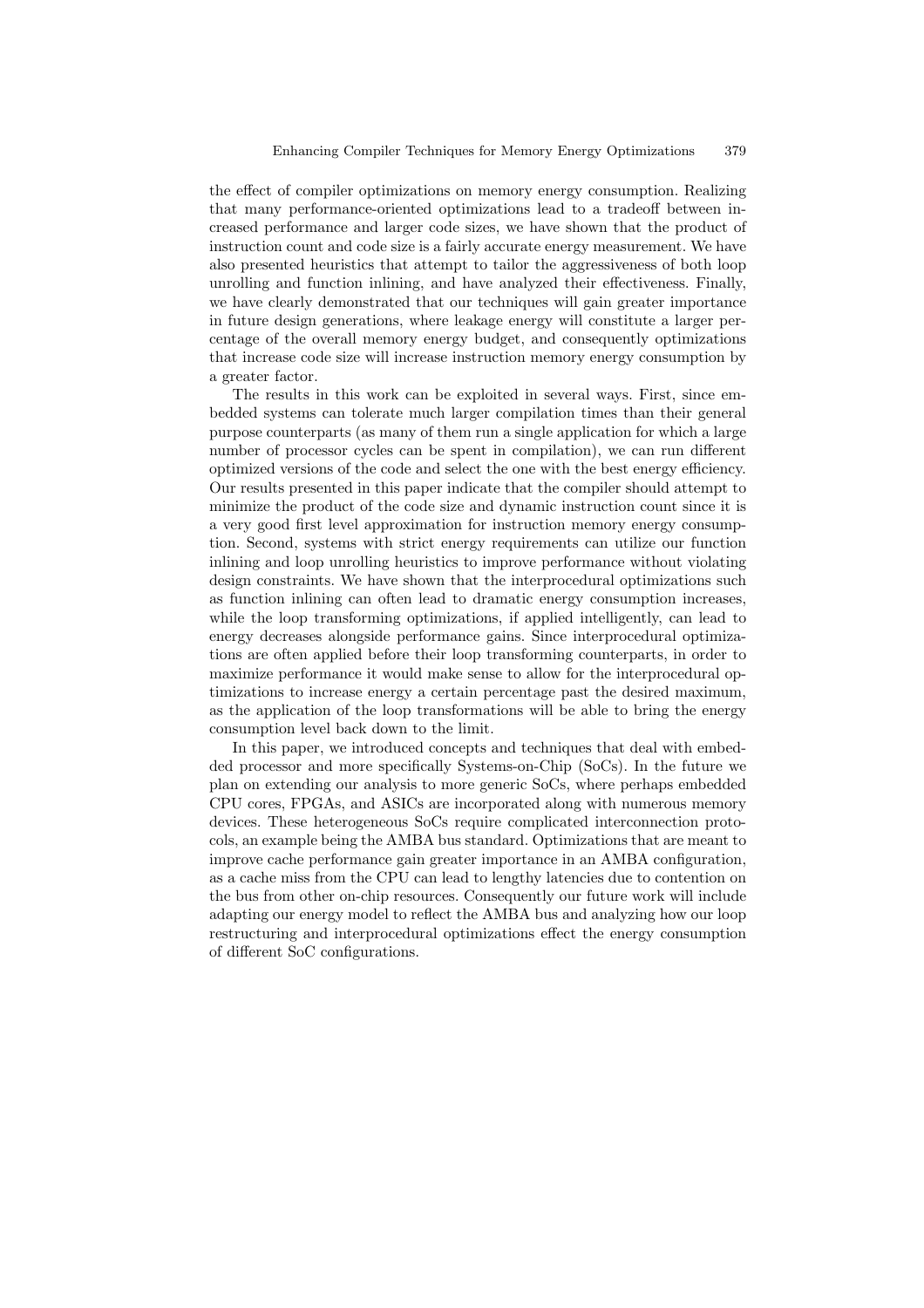# <span id="page-16-0"></span>**Acknowledgement**

This work was supported by a National Science Foundation Graduate Research Fellowship.

# **References**

- 1. R. Balasubramonian, D. H. Albonesi, A. Buyuktosunoglu, and S. Dwarkadas. Memory hierarchy reconfiguration for energy and performance in general-purpose architectures. In Proc. of the  $33<sup>rd</sup>$  Int'l Symposium on Microarchitecture (MI-CRO), 2000.
- 2. D. Brooks, V. Tiwari, and M. Martonosi. Wattch: A framework for architecturallevel power analysis and optimizations. In Proc. of the  $27<sup>th</sup>$  Int'l Symposium on Computer Architecture (ISCA), 2000.
- 3. D. Burger and T. Austin The SimpleScalar tool set, version 2.0. Techincal Report CS-TR-97-1342. University of Wisconsin-Madison, 1997.
- 4. F. Catthoor, S. Wuytack, E. De Greef, F. Balasa, L. Nachtergaele, and A. Vandecappelle. Custom Memory Management Methodology: Exploration of Memory Organisation for Embedded Multimedia System Design, Kluwer Academic Publishers, 1995.
- 5. Chandrakasan and R. Brodersen. Low Power Digital CMOS Design, Kluwer Academic Publishers, 1995.
- 6. G. Chen, R. Shetty, M. Kandemir, N. Vijaykrishnan, M. J. Irwin, and M. Wolczko. Tuning Garbage Collection in an embedded Java environment. In Proc. of the  $S^{th}$ Int'l Symposium on High Performance Computer Architecture (HPCA), 2002.
- 7. V. Delaluz, M. Kandemir, N. Vijaykrishnan, A. Sivasubramaniam, and M. J. Irwin. DRAM energy management using software and hardware directed power mode control. In Proc. of the  $\gamma^{th}$  Int'l Symposium on High Performance Computer Architecture (HPCA), 2001.
- 8. J. Edmondon et al. Internal organization of the Alpha 21164, a 300-MHz 64-bit quad-issue CMOS RISC microprocessor. Digital Technical Journal, 1995.
- 9. N. B. I. Hajj, C. Polychronopoulos, and G. Stamoulis. Architectural and compiler support for energy reduction in the memory hierarchy of high performance microprocessors. In Proc. of Int'l Symposium on Low-Power Electronics and Design (ISLPED), 1998.
- 10. A. Halambi, A. Shrivastava, P. Biswas, N. Dutt, and A. Nicolau. An efficient compiler technique for code size reduction using reduced bit-width ISAs. In Proc. of Design, Automation, and Test in Europe (DATE), 2001.
- 11. R. Joseph and M. Martonosi. Run-time power estimation in high-performance micrprocessors. In Proc. of Int'l Symposium on Low-Power Electronics and Design (ISLPED), 2001.
- 12. M. B. Kamble and K. Ghose. Analytical energy dissipation models for lowpower caches. In Proc. of Int'l Symposium on Low-Power Electronics and Design (ISLPED), 1995.
- 13. S. Kaxiras, Z. Hu, and M. Martonosi. Cache decay: exploiting generational behavior to reduce cache leakage power. In Proc. of the  $28^{th}$  Int'l Symposium on Computer Architecture (ISCA), 2001.
- 14. A. R. Lebeck, X. Fan, H. Zeng, and C. S. Ellis. Power-aware page allocation. In Proc. of the  $9<sup>th</sup>$  Int'l Conference on Architectural Support for Programming Languages and Operating Systems (ASPLOS-IX), 2000.